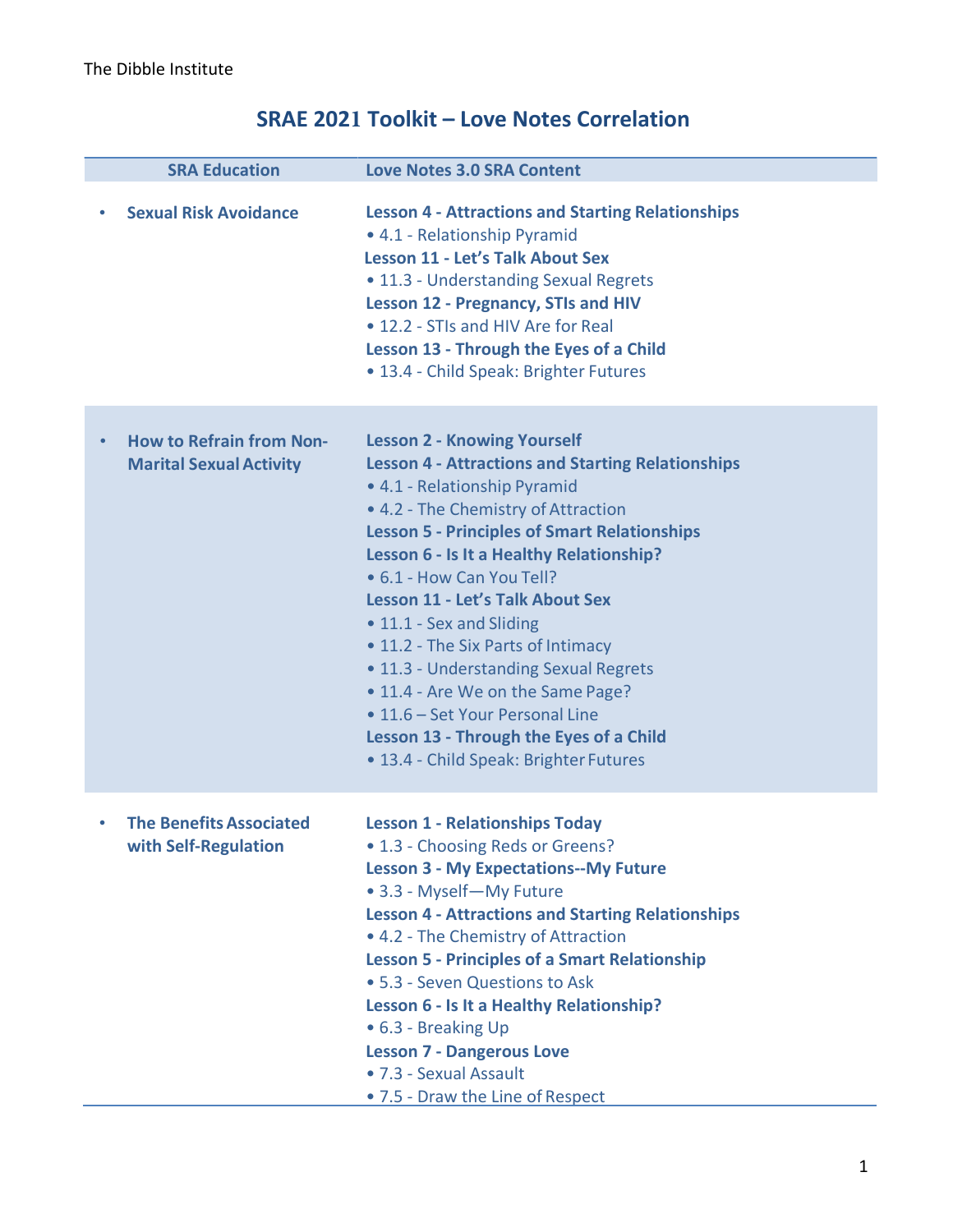|           |                                                        | <b>Relationships</b><br>• 8.2 - The Success Sequence<br>• 8.3 - The Low-Risk Deciding Approach<br>• 8.5 - Making Decisions<br>Lesson 9 - What's Communication Got to Do With It?<br>• 9.2 - Angry Brains and The Power of Time Outs<br>• 9.3 - The Speaker Listener Technique - When Talking Is<br><b>Difficult</b><br><b>Lesson 10 - Communication Challenges and More</b><br>• 10.2 - Complain and Raise Issues Effectively<br>• 10.3 - Hidden Issues: What Pushes Your Button?<br>• 10.4 - A Problem-Solving Model<br><b>Lesson 11 - Let's Talk about Sex</b><br>• 11.3 - Understanding Sexual Regrets<br>• 11.4 - Are We on the Same Page?<br>• 11.5 - Risky Situations for Sex<br>• 11.6 - Set Your Personal Line<br><b>Lesson 12 - Pregnancy, STIs and HIV</b><br>• 12.1 - Test Your Knowledge About Sex, Pregnancy, and STIs/HIV<br>• 12.4 - Pressure Situations and Assertiveness Skills<br>• 12.5 - My Personal Plan |
|-----------|--------------------------------------------------------|-------------------------------------------------------------------------------------------------------------------------------------------------------------------------------------------------------------------------------------------------------------------------------------------------------------------------------------------------------------------------------------------------------------------------------------------------------------------------------------------------------------------------------------------------------------------------------------------------------------------------------------------------------------------------------------------------------------------------------------------------------------------------------------------------------------------------------------------------------------------------------------------------------------------------------|
|           |                                                        | Lesson 13 - Through the Eyes of a Child<br>• 13.4 - Child Speak: Brighter Futures                                                                                                                                                                                                                                                                                                                                                                                                                                                                                                                                                                                                                                                                                                                                                                                                                                             |
| $\bullet$ | <b>Benefits of Avoiding Non-</b><br><b>Marital Sex</b> | <b>Lesson 1- Relationships Today</b><br>• 1.2 - Defining a Vision<br>• 1.2 - Vision Building<br><b>Lesson 3 - My Expectations-My Future</b><br>• 3.3 - Myself - My Future<br>Lesson 8 - Decide, Don't Slide! The Low-Risk Approach to<br><b>Relationships</b><br>• 8.5 - Making Decisions<br><b>Lesson 11 - Let's Talk About Sex</b><br>• 11.3 - Understanding Sexual Regrets<br>• 11.6 - Set Your Personal Line<br>• 11.6 - Drawing My Line<br>Lesson 12 - Pregnancy, STIs and HIV<br>• 10.2 – STIs and HIV are for Real<br>Lesson 13 - Through the Eyes of a Child<br>• 13.4 - Child Speak: Brighter Futures<br>• 13.6 - Success Planning                                                                                                                                                                                                                                                                                   |

**Lesson 8 - Decide, Don't Slide! The Low Risk Approach to**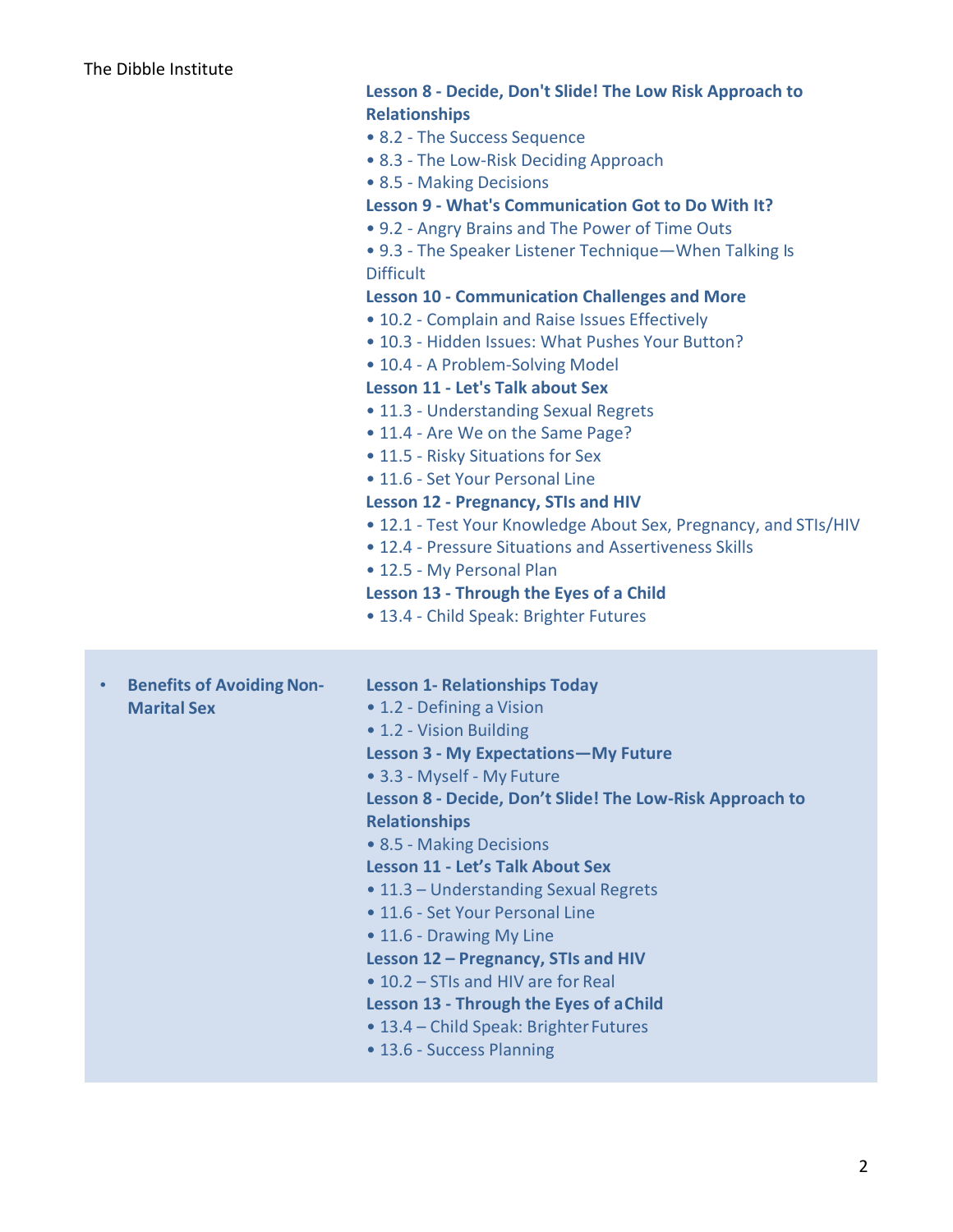| $\bullet$ | <b>Success Sequencing for</b><br><b>Poverty Prevention</b> | <b>Lesson 1 - Relationships Today</b><br>• 1.2 - Defining a Vision<br>• 1.2 - Vision Building<br><b>Lesson 3 - My Expectations-My Future</b><br>• 3.3 - Myself - My Future<br>Lesson 8 - Decide, Don't Slide! The Low-Risk Approach to<br><b>Relationships</b><br>• 8.2 - The Success Sequence<br>• 8.5 - Making Decisions<br><b>Lesson 11 - Let's Talk About Sex</b><br>• 11.6 - Set Your Personal Line<br>• 11.6 - Drawing My Line<br>Lesson 13 - Through the Eyes of a Child<br>• 13.6 - Success Planning                                                                                                                                                                                                                                                                                                                                                                                                                                                                                                                                                                                                                                                                                                                                                                   |
|-----------|------------------------------------------------------------|--------------------------------------------------------------------------------------------------------------------------------------------------------------------------------------------------------------------------------------------------------------------------------------------------------------------------------------------------------------------------------------------------------------------------------------------------------------------------------------------------------------------------------------------------------------------------------------------------------------------------------------------------------------------------------------------------------------------------------------------------------------------------------------------------------------------------------------------------------------------------------------------------------------------------------------------------------------------------------------------------------------------------------------------------------------------------------------------------------------------------------------------------------------------------------------------------------------------------------------------------------------------------------|
|           | <b>Healthy Relationships</b>                               | <b>Lesson 1 - Relationships Today</b><br>• 1.1 - Relationships Today<br>• 1.2 - Defining a Vision (of Relationships)<br>• 1.3 - Choosing Reds or Greens?<br><b>Lesson 2 - Knowing Yourself</b><br>• 2.1 - Good Relationships Start with You<br><b>Lesson 4 Attractions and Starting Relationships</b><br>• 4.1 - Relationship Pyramid<br>• 4.2 - The Chemistry of Attraction<br><b>Lesson 5 - Principles of Smart Relationships</b><br>• 5.1 - Smart or Not-So-Smart?<br>• 5.4 - Seven Questions to Ask<br>Lesson 6 - Is it a Healthy Relationship?<br>• 6.1 - How Can You Tell?<br>• 6.3 - Breaking Up<br><b>Lesson 7 - Dangerous Love</b><br>• 7.1 - Early Warnings and Red Flags<br>• 7.2 - Violence: Why it Happens, What Helps, Signs of Greatest<br>Danger<br>. 7.4 - Dangerous Love: Impact on Children<br>• 7.5 - Draw the Line of Respect<br>Lesson 8 - Decide, Don't Slide! The Low-Risk Approach to<br><b>Relationships</b><br>• 8.1 - The High Costs of Sliding<br>• 8.3 - The Low-Risk Deciding Approach<br>• 8.5 - Making Decisions<br>Lesson 9 - What's Communication Got to Do With It?<br>• 9.1 - What's Communication Got to Do with It?<br><b>Lesson 10 - Communication Challenges and More Skills</b><br>• 10.1 - Communication Patterns Learned in Family |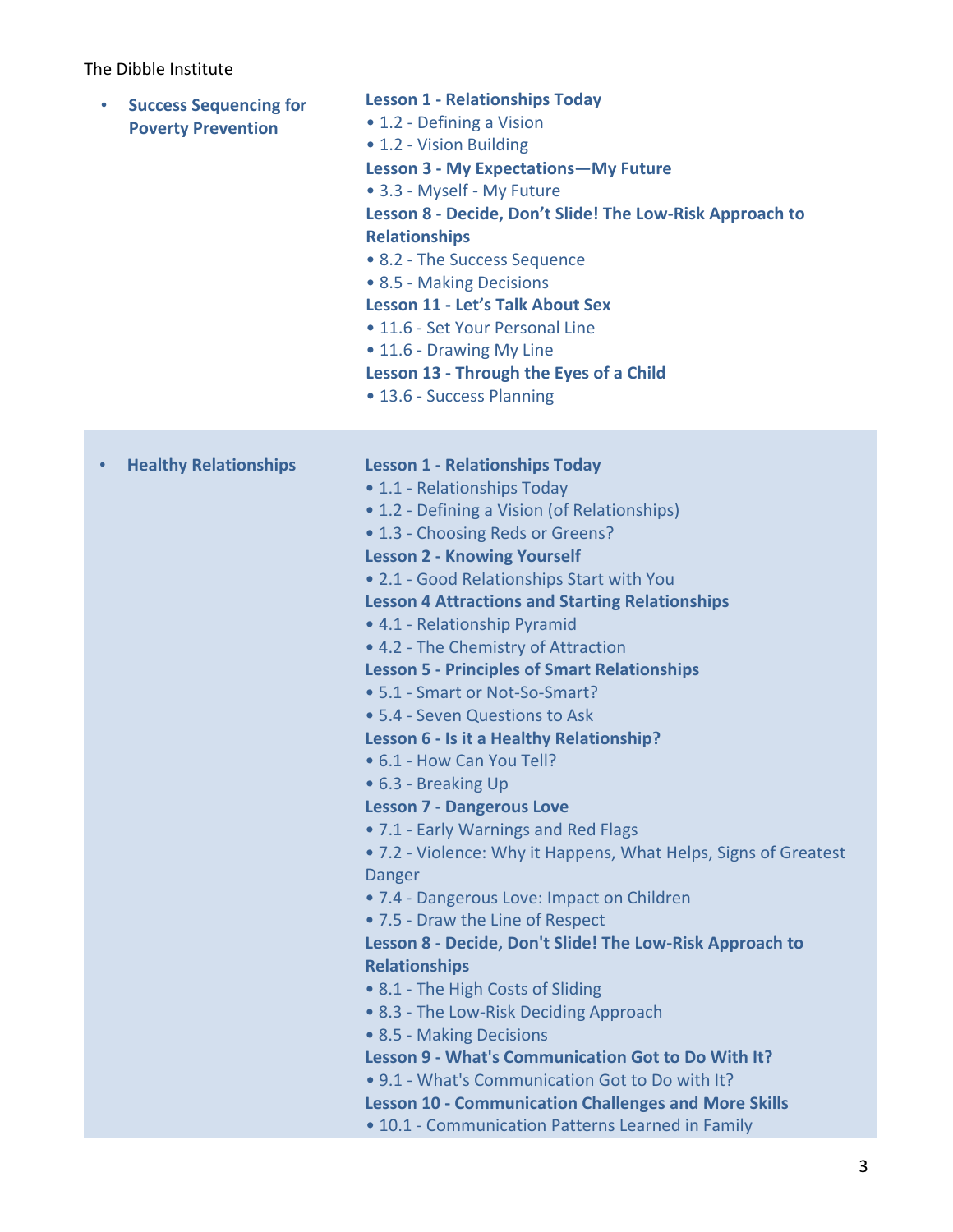| The Dibble Institute             |                                                                                                                                                                                                                                                                                                                                                                                                                                                                             |  |  |
|----------------------------------|-----------------------------------------------------------------------------------------------------------------------------------------------------------------------------------------------------------------------------------------------------------------------------------------------------------------------------------------------------------------------------------------------------------------------------------------------------------------------------|--|--|
|                                  | <b>Lesson 11 - Let's Talk about Sex</b><br>• 11.2 - Six Parts of Intimacy<br>• 11.4 - Are We on the Same Page?<br>• 11.5 - Set Your Personal Line<br><b>Lesson 12 - Pregnancy, STI and HIV</b><br>• 12.4 - Pressure Situations and Assertiveness Skills<br>• 12.5 - My Personal Plan<br>Lesson 13 - Through the Eyes of a Child<br>• 13.1 - Child Looking for Family                                                                                                        |  |  |
| <b>Goal Setting</b>              | <b>Lesson 1- Relationships Today</b><br>• 1.2 - Defining a Vision<br>• 1.2 - Vision Building<br><b>Lesson 3 - My Expectations-My Future</b><br>• 3.3 - Myself - My Future<br>Lesson 8 - Decide, Don't Slide! The Low-Risk Approach to<br><b>Relationships</b><br>• 8.5 - Making Decisions<br><b>Lesson 11 - Let's Talk About Sex</b><br>• 11.6 - Set Your Personal Line<br>• 11.6 - Drawing My Line<br>Lesson 13 - Through the Eyes of a Child<br>• 13.6 - Success Planning |  |  |
| <b>Resisting Sexual Coercion</b> | <b>Lesson 3 - My Expectations-My Future</b><br>• 3.2 - Reasonable or Unreasonable?<br><b>Lesson 7 - Dangerous Love</b><br>• 7.1 - Early Warnings and Red Flags<br>• 7.5 – Draw the Line of Respect<br>Lesson 8 - Decide, Don't Slide! The Low-Risk Approach to<br><b>Relationships</b><br>• 8.1 - The High Costs of Sliding<br>• 8.3 – The Low-Risk Deciding Approach<br><b>Lesson 11 - Let's Talk About Sex</b><br>• 11.3 - Understanding Sexual Regrets                   |  |  |
| <b>Dating Violence</b>           | <b>Lesson 7 - Dangerous Love</b><br>• 7.1 – Early Warnings and Red Flags<br>• 7.2 – Violence: Why it Happens, What Helps, Signs of Greatest<br>Danger<br>• 7.3 - Sexual Assault<br>• 7.4 – Dangerous Love: Impact on Children<br>• 7.5 - Draw the Line of Respect                                                                                                                                                                                                           |  |  |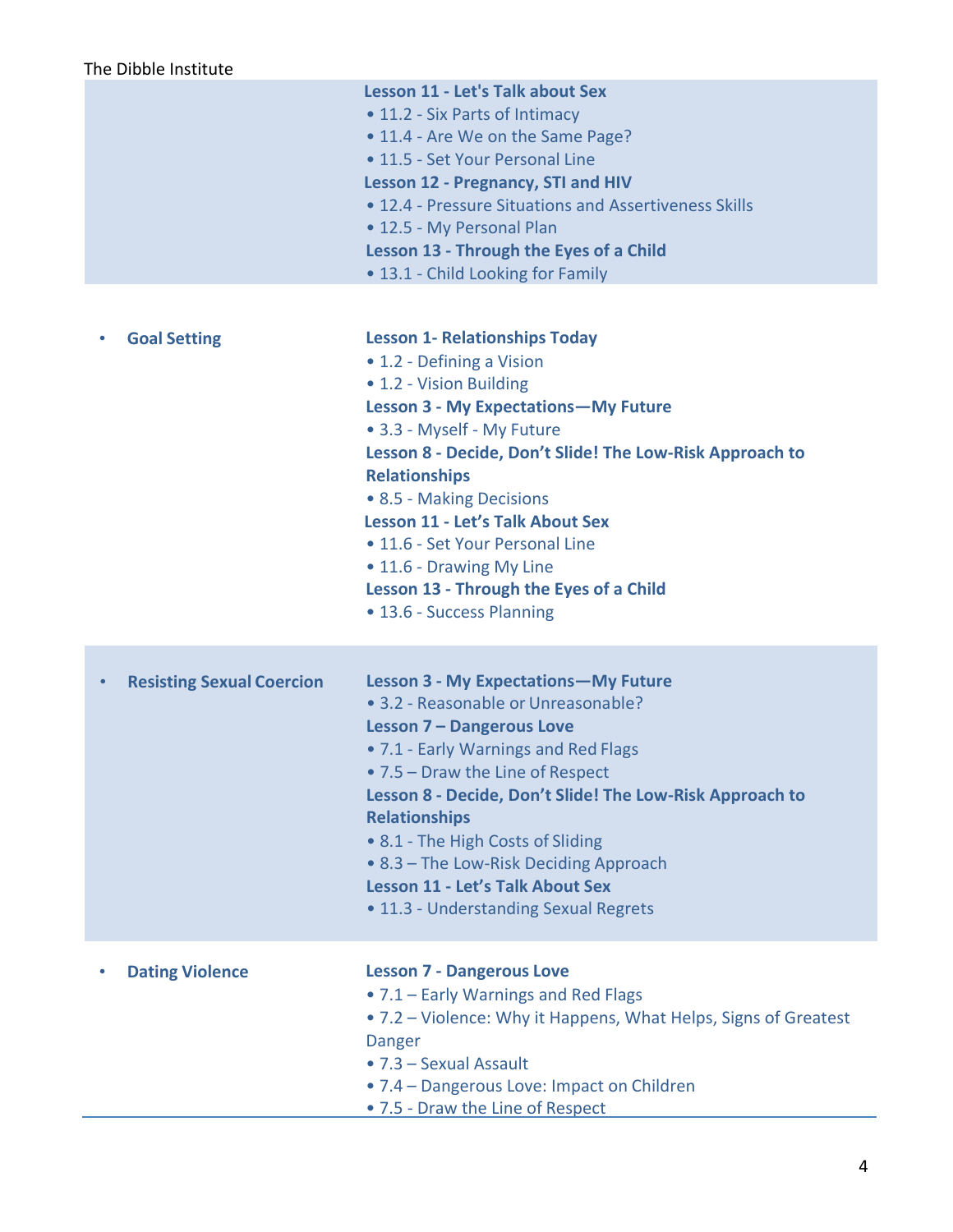|   |                                                                                                 | Lesson 9 - What's Communication Got to Do With It?<br>• 9.3 - The Speaker Listener Technique - When Talking is<br><b>Difficult</b><br><b>Lesson 10 - Communication Challenges and More Skills</b><br>. 10.3 - Hidden Issues: What Pushes Your Button?<br><b>Lesson 12 - Pregnancy, STIs and HIV</b><br>• 12.4 - Pressure Situations and Assertiveness Skills                                                                                       |
|---|-------------------------------------------------------------------------------------------------|----------------------------------------------------------------------------------------------------------------------------------------------------------------------------------------------------------------------------------------------------------------------------------------------------------------------------------------------------------------------------------------------------------------------------------------------------|
| L | <b>Other Youth Risk</b><br>$\bullet$<br><b>Behaviors Such as</b><br><b>Underage Drinking or</b> | <b>Lesson 12 - Pregnancy, STIs and HIV</b><br>• 12.3 - Alcohol and Drugs-Increasing the Risks                                                                                                                                                                                                                                                                                                                                                      |
| ٠ | Not Promote, Encourage, or<br><b>Normalize Teen Sexual</b><br><b>Activity</b>                   | Lesson 8 - Decide, Don't Slide! The Low-Risk Approach to<br><b>Relationships</b><br>• 8.1 - The High Costs of Sliding<br>• 8.2 – The Success Sequence<br><b>Lesson 11 - Let's Talk About Sex</b><br>• 11.1 - Sex and Sliding<br>• 11.2 - Six Parts of Intimacy<br>• 11.6 - Set Your Personal Line<br><b>Lesson 12 - Pregnancy, STIs and HIV</b><br>• 12.1 - Test Your Knowledge About Sex, Pregnancy, and<br>STIs/HIV<br>• 12.5 - My Personal Plan |
|   | <b>Program Elements That</b><br><b>Impact Abstinence</b>                                        | Lesson 8 - Decide, Don't Slide! The Low-Risk Approach to<br><b>Relationships</b><br>• 8.1 - The High Costs of Sliding<br>• 8.2 – The Success Sequence<br><b>Lesson 11 - Let's Talk About Sex</b><br>• 11.1 - Sex and Sliding<br>• 11.2 - Six Parts of Intimacy<br>• 11.6 - Set Your Personal Line<br><b>Lesson 12 - Pregnancy, STIs and HIV</b><br>• 12.1 – Test Your Knowledge About Sex, Pregnancy, and<br>STIs/HIV<br>• 12.5 - My Personal Plan |
|   |                                                                                                 |                                                                                                                                                                                                                                                                                                                                                                                                                                                    |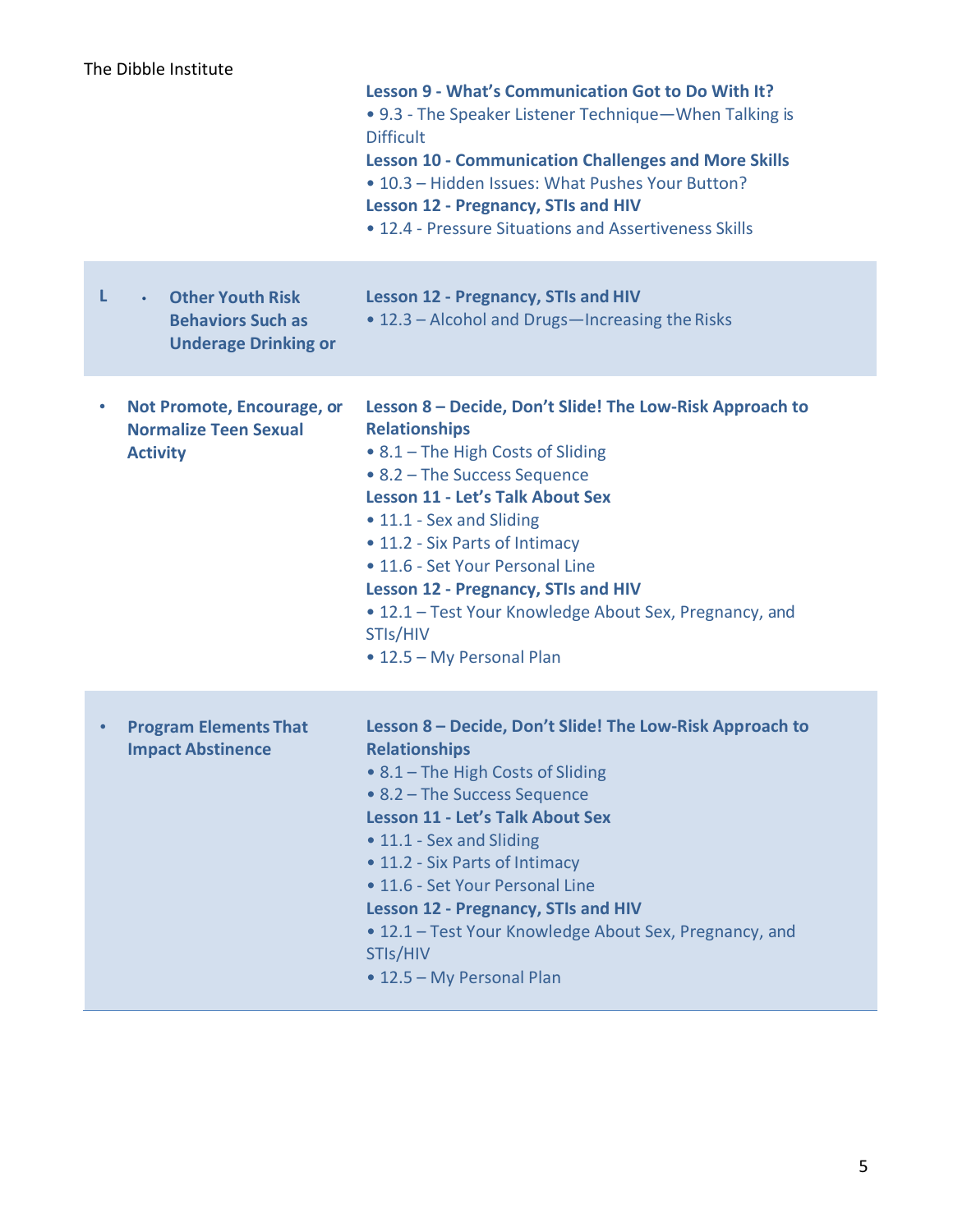## *SRAE Program Requirements – Love Notes*

n a

| <b>Evidence-Based</b>                       | Love Notes is the only evidence-based curriculum that the Department<br>of Health and Human Services, Office of Adolescent Health has<br>evaluated that has both reduced the teen pregnancy rate by 46%,<br>increased the number of previously sexually active teens who chose to<br>stop having sex and increased the percentage of teens who had not<br>been sexually active and who chose to remain abstinent, when<br>compared to the control group. (https://www.dibbleinstitute.org/ebp-<br>current-research/)                                                                                                                                                          |
|---------------------------------------------|-------------------------------------------------------------------------------------------------------------------------------------------------------------------------------------------------------------------------------------------------------------------------------------------------------------------------------------------------------------------------------------------------------------------------------------------------------------------------------------------------------------------------------------------------------------------------------------------------------------------------------------------------------------------------------|
| <b>Positive Youth</b><br><b>Development</b> | Through Love Notes, youth acquire the skills, behaviors, and attitudes<br>that enable them to learn and grow in self-knowledge, social<br>interaction, and physical and emotional health. Youth understand the<br>relationship between their individual strengths and desires and their<br>future goals, and have the skills to act on that understanding. Youth<br>demonstrate the ability to make informed decisions for themselves. To<br>see how Love Notes correlates with the Positive Youth Development<br>standards visit: https://www.dibbleinstitute.org/wp-new/wp-content/<br>uploads/2020/04/2020-PYD-LN-SRA.pdf                                                  |
| <b>Healthy Life Skills</b>                  | Love Notes is a holistic approach to sexual risk avoidance and sexual<br>risk reduction. It directly addresses the social and emotional sides of<br>sex in every lesson so that young people understand how to protect<br>their hearts as well as their long-term aspirations.<br><b>Lesson 2 - Knowing Yourself</b><br>• 2.2 - Understanding My Personality Style<br><b>Lesson 7 - Dangerous Love</b><br>• 7.5 - Draw The Line of Respect<br>Lesson 9 - What's Communication Got to Do With It?<br>• 9.3 - The Speaker Listener Technique - When Talking is Difficult<br><b>Lesson 12 - Pregnancy, STIs and HIV</b><br>• 12.4 - Pressure Situations and Assertiveness Skills |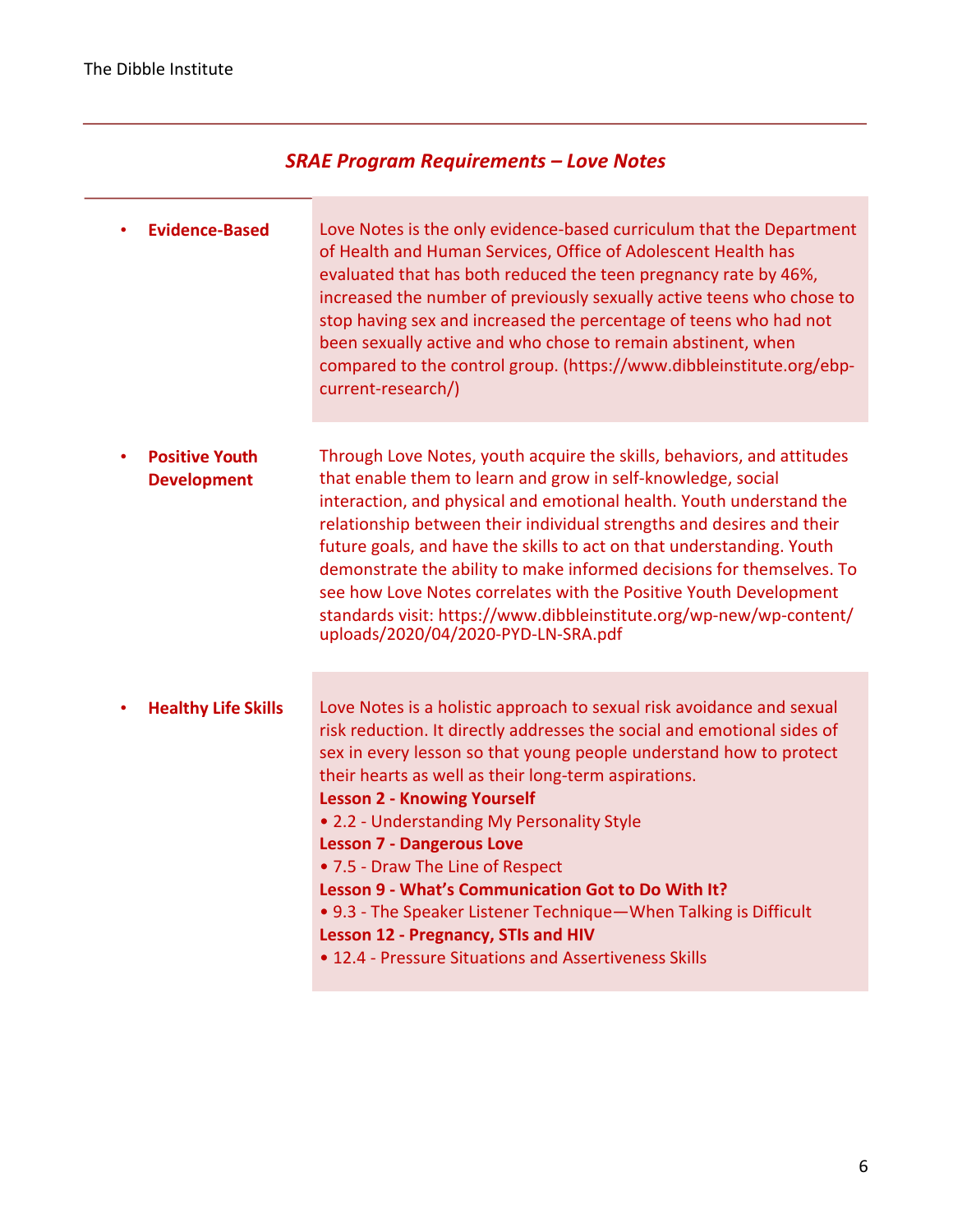|  | <b>Address the</b><br>trauma needs of<br>vulnerable youth* | Love Notes gives teens tools to understand the impact of their past<br>and future. Using activities to teach how to capitalize on the negative |
|--|------------------------------------------------------------|------------------------------------------------------------------------------------------------------------------------------------------------|
|  |                                                            | factors in their lives.                                                                                                                        |
|  |                                                            | <b>Lesson 1- Relationships Today</b>                                                                                                           |
|  |                                                            | • 1.2 - Defining a Vision                                                                                                                      |
|  |                                                            | • 1.2 - Vision Building                                                                                                                        |
|  |                                                            | <b>Lesson 3 - My Expectations - My Future</b>                                                                                                  |
|  |                                                            | • 3.3 - Myself - My Future                                                                                                                     |
|  |                                                            | Lesson 8 - Decide, Don't Slide! The Low-Risk Approach to                                                                                       |
|  |                                                            | <b>Relationships</b>                                                                                                                           |
|  |                                                            | • 8.5 - Making Decisions                                                                                                                       |
|  |                                                            | Lesson 10 – Communication Challenges and More Skills                                                                                           |
|  |                                                            | • 10.3 - Hidden Issues: What Pushes Your Button?                                                                                               |
|  |                                                            | <b>Lesson 11 - Let's Talk About Sex</b>                                                                                                        |
|  |                                                            | • 1.6 - Set Your Personal Line                                                                                                                 |
|  |                                                            | Lesson 13 - Through the Eyes of a Child                                                                                                        |
|  |                                                            | • 13.6 - Success Planning                                                                                                                      |
|  | parts of the Mind Matters program.                         | *Additional tools to address the trauma needs of vulnerable youth are available by including                                                   |

 $\mathcal{L}^{\text{max}}_{\text{max}}$  and  $\mathcal{L}^{\text{max}}_{\text{max}}$ 

| $\bullet$ | <b>Risk Factors that</b><br>are Known to<br><b>Influence Sexual</b><br><b>Activity</b> | Love Notes builds on a base of medically accurate information relative<br>to HIV/STD/pregnancy with additional skills and knowledge that<br>address personal values, perception of peer sexual activity, activities to<br>connect teens with parents or other trusted adults, refusal skills and<br>skills to avoid unsafe situations.<br><b>Lesson 12 - Pregnancy, STIs and HIV</b><br>• 12.3 – Alcohol and Drugs—Increasing the Risks                                                                                                                                                                                                                            |
|-----------|----------------------------------------------------------------------------------------|--------------------------------------------------------------------------------------------------------------------------------------------------------------------------------------------------------------------------------------------------------------------------------------------------------------------------------------------------------------------------------------------------------------------------------------------------------------------------------------------------------------------------------------------------------------------------------------------------------------------------------------------------------------------|
| ٠         | <b>Empower</b><br><b>Participants to</b><br><b>Make Healthy</b><br><b>Decisions</b>    | Love Notes takes a holistic approach to a Healthy lifestyle by<br>integrating a positive view on self, choices, safety, decisions, and plans<br>life now and in the future.<br><b>Lesson 2 - Knowing Yourself</b><br>• 2.2 - Understanding My Personality Style<br><b>Lesson 3 - My Expectations - My Future</b><br>• 3.2 - Reasonable or Unreasonable?<br><b>Lesson 7 - Dangerous Love</b><br>• 7.5 - Draw The Line of Respect<br>Lesson 9 - What's Communication Got to Do With It?<br>• 9.3 - The Speaker Listener Technique - When Talking is Difficult<br><b>Lesson 12 - Pregnancy, STIs and HIV</b><br>• 12.4 - Pressure Situations and Assertiveness Skills |